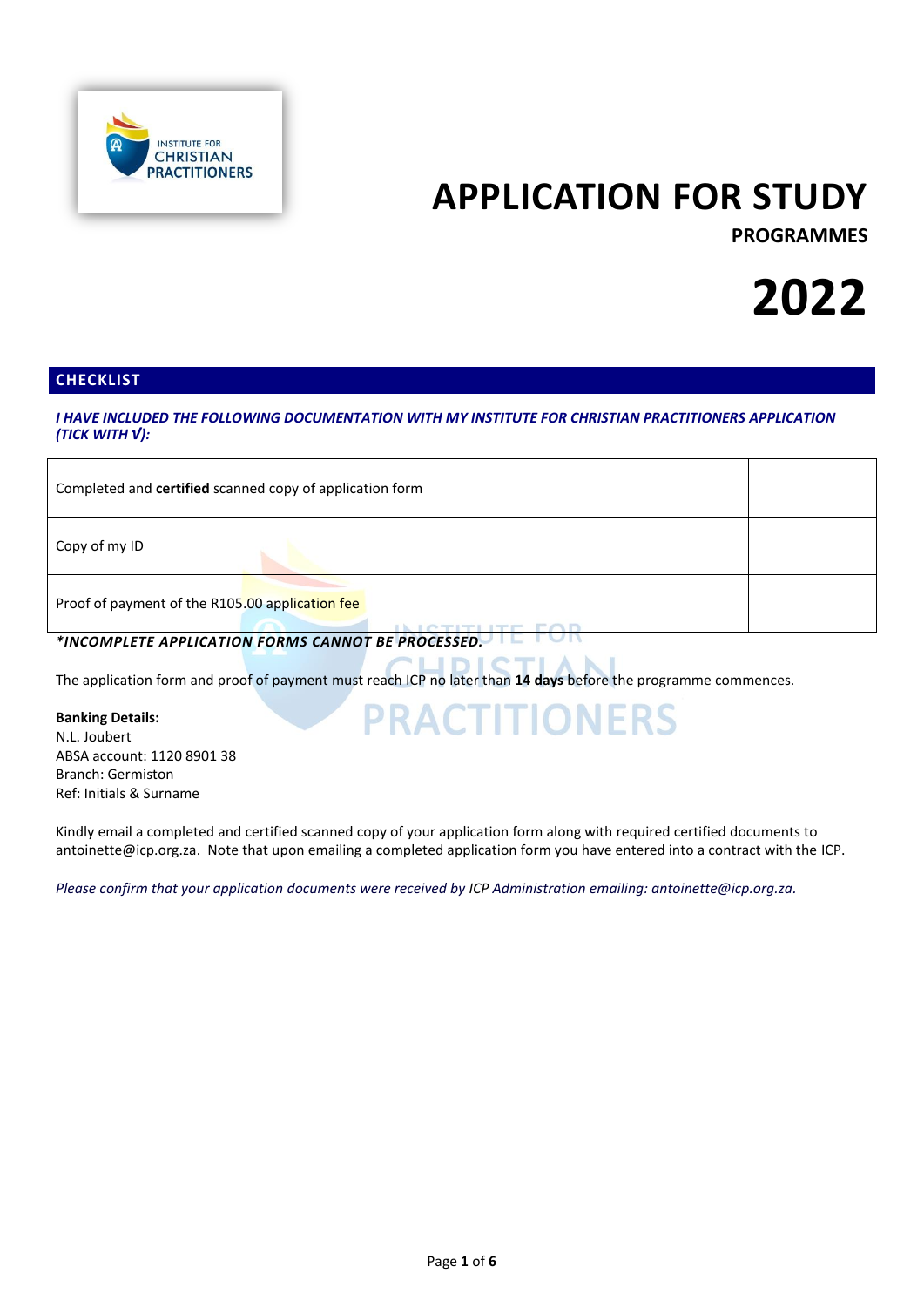

## **SECTION A: CYCELE FOR WHICH YOU ARE APPLYING**

## *I APPLY TO REGISTER FOR:*

| <b>CPD Structured Programme</b> |  |  |  |  |
|---------------------------------|--|--|--|--|
| 31 January - 10 April           |  |  |  |  |
| 18 April – 26 June              |  |  |  |  |
| 4 July – 11 September           |  |  |  |  |
| 19 September - 27 November      |  |  |  |  |

## **SECTION B: PERSONAL DETAILS**

| Title (e.g. Mr / Rev)            |            |                          |                    |                       | <b>Initials</b>                                                                |                    |                     |                      |                     |
|----------------------------------|------------|--------------------------|--------------------|-----------------------|--------------------------------------------------------------------------------|--------------------|---------------------|----------------------|---------------------|
| Surname                          |            |                          |                    |                       |                                                                                |                    |                     |                      |                     |
| <b>Previous Surname</b>          |            |                          |                    |                       |                                                                                |                    |                     |                      |                     |
| First Name(s)                    |            |                          |                    |                       |                                                                                |                    |                     |                      |                     |
| <b>Preferred Name</b>            |            |                          |                    |                       |                                                                                |                    |                     |                      |                     |
| Date of Birth<br>V               | M<br>M     |                          |                    |                       | <b>Identity/Passport Number</b>                                                |                    |                     |                      |                     |
| Gender                           |            | Male<br>$\times$         |                    | Female<br>$\times$    | Attach a certified copy of your identity document to your<br>application form. |                    |                     |                      |                     |
| Language Preference              |            | English<br>$\times$      |                    | Afrikaans<br>$\times$ | Marital<br><b>Status</b>                                                       | Single<br>$\times$ | Married<br>$\times$ | Divorced<br>$\times$ | Widowed<br>$\times$ |
| Home Language                    |            |                          |                    |                       | Occupation                                                                     |                    |                     |                      |                     |
| Race                             | White<br>× | <b>Black</b><br>$\times$ | Indian<br>$\times$ | Coloured<br>$\times$  | Other                                                                          |                    |                     |                      |                     |
| Nationality                      |            |                          |                    |                       | Country of<br>Origin                                                           |                    |                     |                      |                     |
| Do you have any<br>disabilities? | Yes<br>V   |                          | No<br>$\mathbb N$  | thereof               | If yes, state the nature                                                       |                    |                     |                      |                     |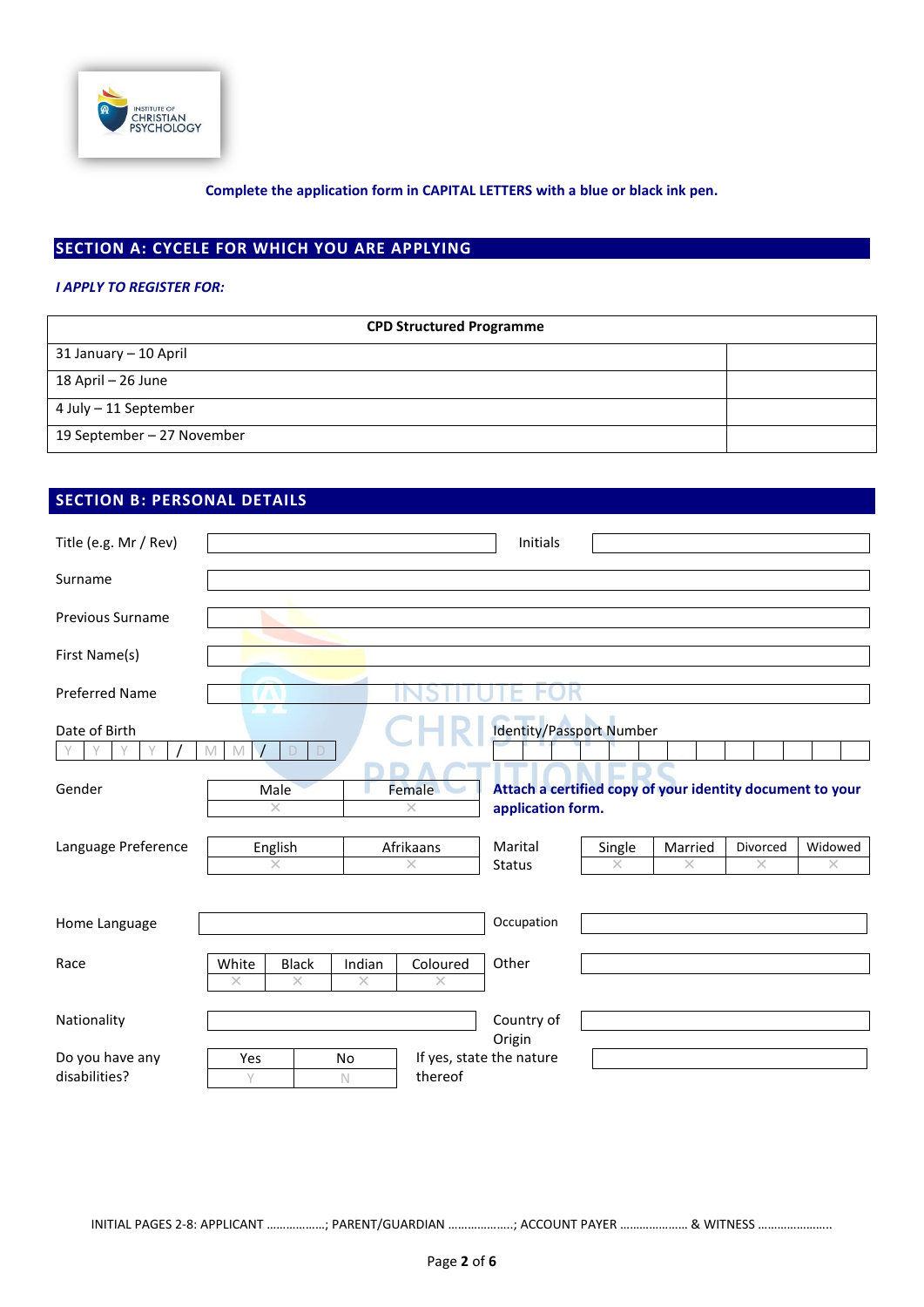

## **SECTION C: CONTACT DETAILS (ALL SUBSECTIONS ARE COMPULSORY)**

## C1: APPLICANT'S CONTACT DETAILS

| Postal Address             |           | <b>Street Address</b> |           |
|----------------------------|-----------|-----------------------|-----------|
|                            |           |                       |           |
|                            |           |                       |           |
|                            |           |                       |           |
|                            | Province: |                       | Province: |
|                            |           |                       |           |
|                            | Code:     |                       | Code:     |
|                            |           |                       |           |
| Home Tel                   |           | Work Tel              |           |
|                            |           |                       |           |
| Cell                       |           | Fax                   |           |
|                            |           |                       |           |
| Email Address (compulsory) |           |                       |           |

\*If you don't have an e-mail account, create an account for free at mail.google.com/

| <b>SECTION D: APPLICANT ADMINISTRATION</b> |                  |
|--------------------------------------------|------------------|
|                                            | INISTITI ITE FOR |
| <b>D1: INFORMATION AND PREFERENCES</b>     |                  |
| Where did you hear about the ICP?          | ACTITIO          |

## **SECTION E: REGISTRATION SECTION**

*INDICATE THE PROGRAMME/S FOR WHICH YOU ARE REGISTERING IN 2022:*

| Christian Counselling A          | $\times$ |
|----------------------------------|----------|
| Crisis and Trauma Counselling A  |          |
| Marriage Counselling A           | ×        |
| Developmental Theory A           |          |
| <b>Biblical Studies A</b>        | $\times$ |
| <b>Christian Counselling B</b>   |          |
| Crisis & Trauma Counselling B    |          |
| Counselling the Adolescent B     |          |
| HIV/Aids Counselling B           |          |
| <b>Biblical Studies B</b>        |          |
|                                  |          |
| Weekend workshop: please specify |          |

INITIAL PAGES 2-8: APPLICANT ………………; PARENT/GUARDIAN ………………..; ACCOUNT PAYER ………………… & WITNESS …………………..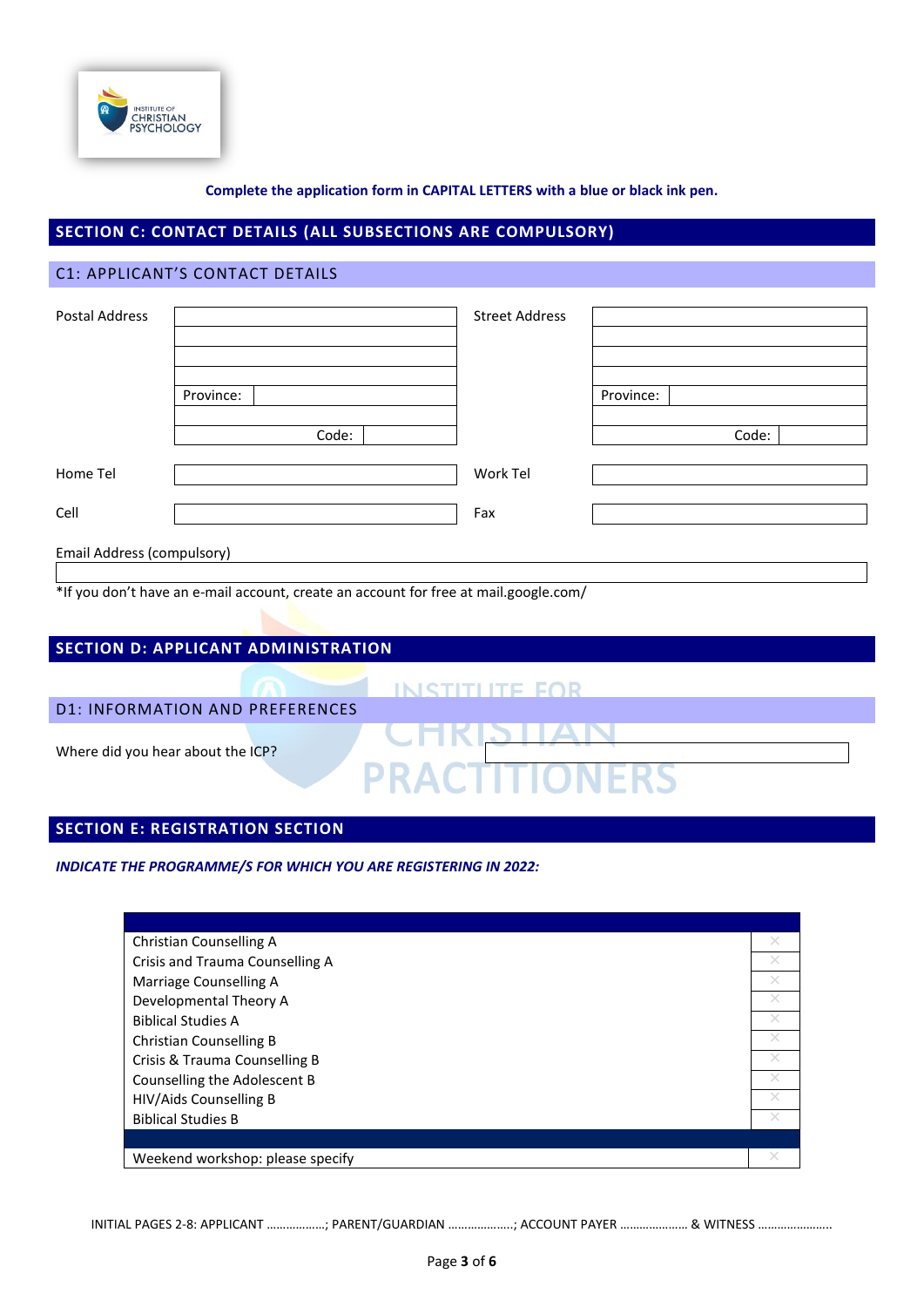

## **SECTION F: APPLICATION AND TUITION FEE PAYMENT**

#### **Enclose proof of payment of the application fee with this application. When making a bank deposit/internet transfer the deposit-/internet transfer slip must be emailed to ICP immediately.**

| Enter the <i>application fee</i> amount:           |    |  |  |  |  |
|----------------------------------------------------|----|--|--|--|--|
| Enter the total programme fees:                    |    |  |  |  |  |
| Enter the total programme fees for the study year: | -R |  |  |  |  |

## **Banking Details:**

N.L. Joubert ABSA account: 1120 8901 38 Branch: Germiston Ref: Initials & Surname

## *PAYMENT PROCEDURE FOR PROGRAMMES AND WORKSHOPS*

- Enclosed with each application form must be a non-refundable application fee of R105-00 in order for the application to be processed.
- Upon notification of acceptance by ICP the full fee of the programme is payable (non-refundable).
- Additional costs incurred by ICP as a result of learners studying outside of the RSA will be for the learners' account.

Note: study fees cannot be carried over from one study year to the next.

## *STUDY MATERIAL*

• Learners who have paid their registration fee will receive their programme study material online.

INITIAL PAGES 2-8: APPLICANT ………………; PARENT/GUARDIAN ………………..; ACCOUNT PAYER ………………… & WITNESS …………………..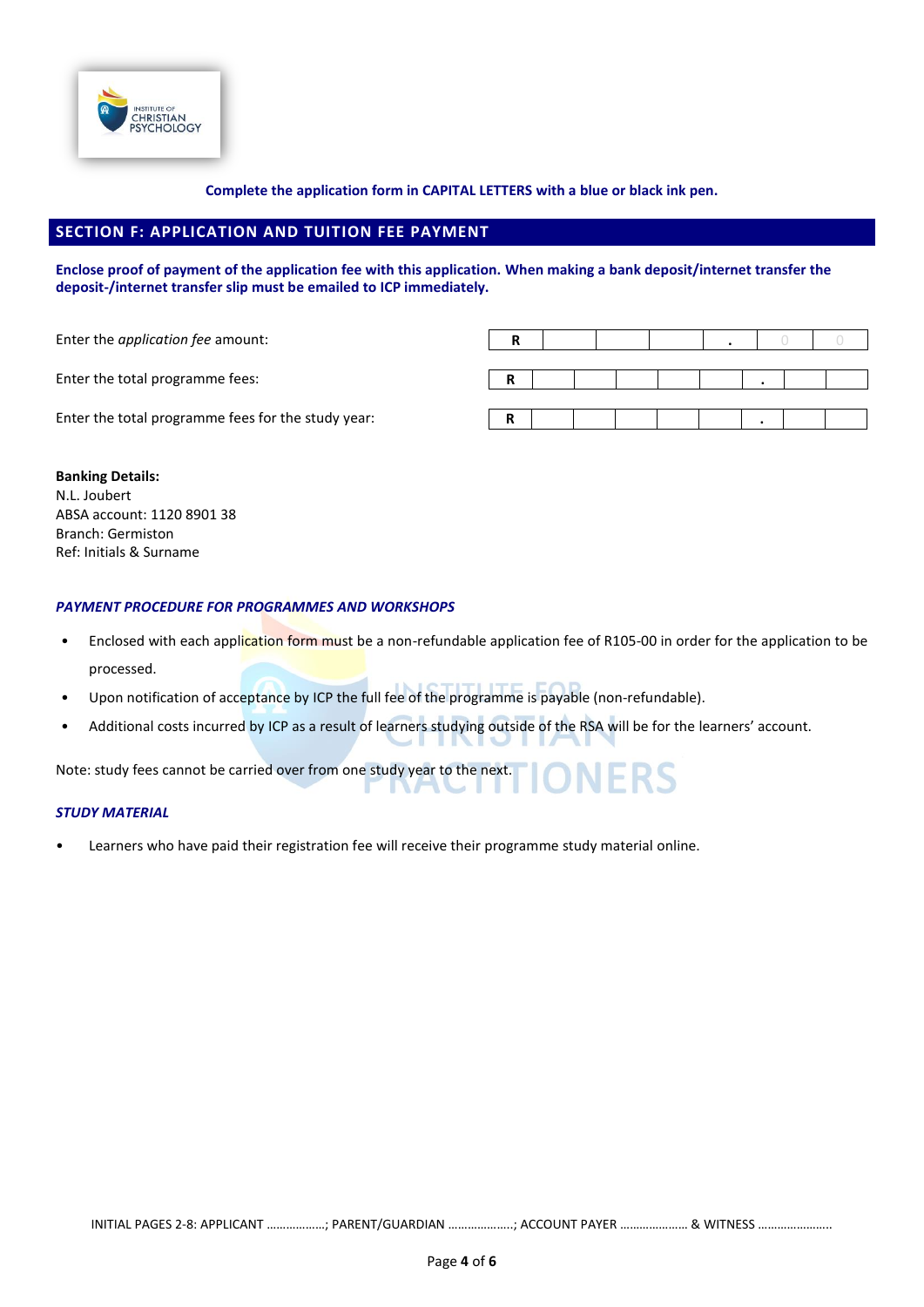

## FAILURE TO FULFIL FINANCIAL OBLIGATIONS

In respect of learners not fulfilling their financial obligations on time, the Institute retains the right to cancel the learner's registration, withhold study material, refuse admission, practicals, withhold certificates, refuse registration for the following year, refuse to issue a certificate of conduct for studies at another tertiary institution and institute legal proceedings against such learners, as well as the person accepting responsibility for the account. The Institute cannot assure timeous delivery of study material and/or any other services if learners fail to follow the payment procedure. The learner and person responsible for the account will be liable for all costs incurred in the recovery of any outstanding debt.

| <b>WITNESS DETAILS</b> |  |
|------------------------|--|
| Full names and surname |  |
| ID number              |  |
| Physical address       |  |
| Telephone number       |  |

| <b>Signature of Applicant</b>                       | Date                 |
|-----------------------------------------------------|----------------------|
|                                                     |                      |
| Signature of Parent/Guardian (if applicant is under | <b>Date</b>          |
| 21 years of age - as in C2 of this document)        |                      |
|                                                     | <b>INSTITUTE FOR</b> |
|                                                     |                      |
| Witness (all signatories must sign together)        | <b>Date</b>          |
|                                                     |                      |